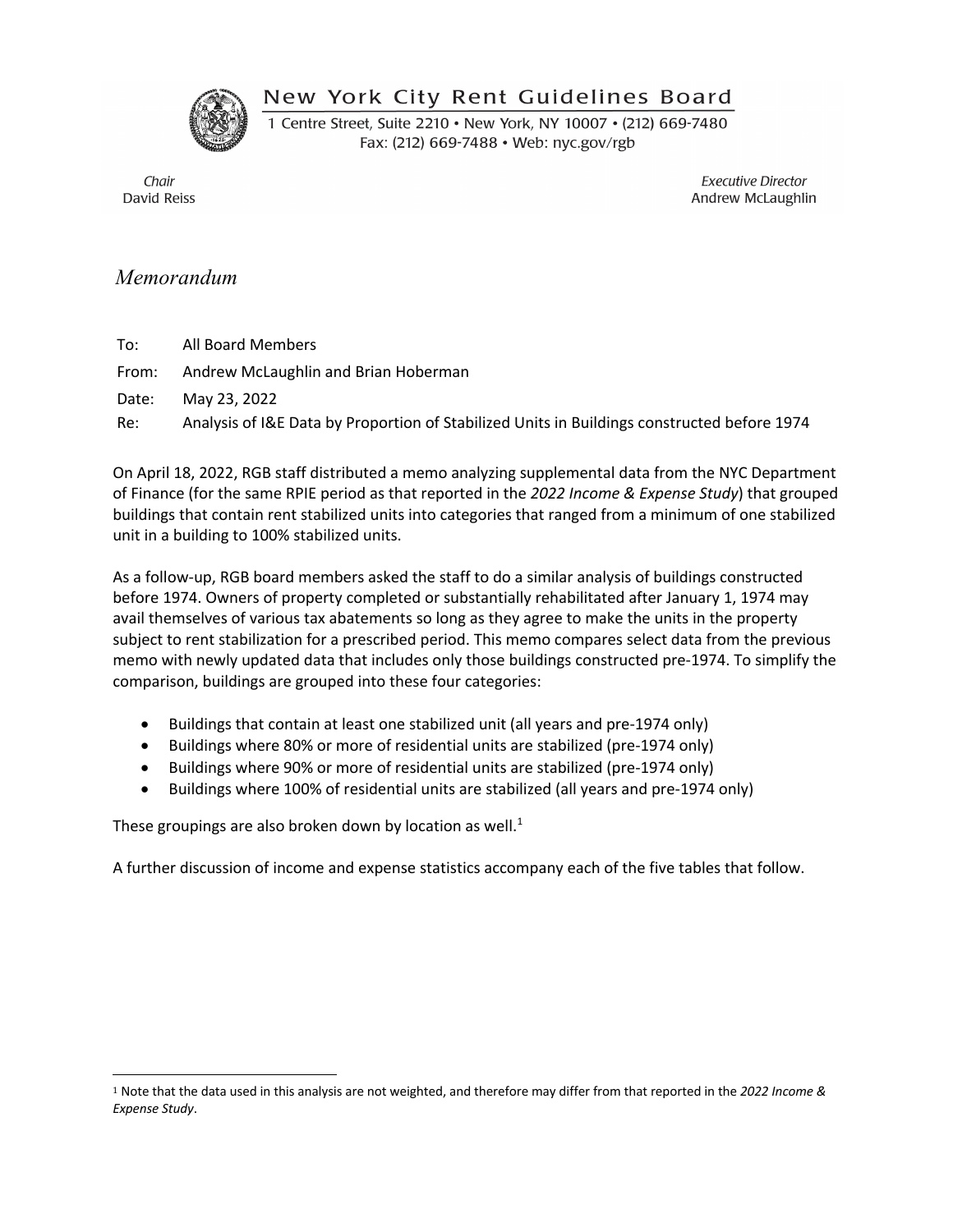### **Location of Buildings by Stabilized Proportion**

Table 1 (below) illustrates the proportion of all buildings of any age that are entirely rent stabilized (100% stabilized); pre-1974 80% or more stabilized; pre-1974 90% or more stabilized; and pre-1974 100% stabilized. Only in Core Manhattan<sup>2</sup>, Upper Manhattan, and Staten Island are there any differences in the proportions (and of no more than three percentage points, in Upper Manhattan) between 100% stabilized buildings of any age and those built before 1974.

|                                                      | 100%<br><b>Stabilized</b> | 80%<br><b>Stabilized</b><br>(Pre-1974<br><b>Buildings Only)</b> | 90%<br><b>Stabilized</b><br>(Pre-1974<br><b>Buildings Only)</b> | 100%<br><b>Stabilized</b><br>(Pre-1974<br><b>Buildings Only)</b> |
|------------------------------------------------------|---------------------------|-----------------------------------------------------------------|-----------------------------------------------------------------|------------------------------------------------------------------|
| Percentage of Buildings,<br>by Stabilized Proportion |                           |                                                                 |                                                                 |                                                                  |
| Citywide                                             | 34%                       | 62%                                                             | 56%                                                             | 34%                                                              |
| Manhattan                                            | 15%                       | 32%                                                             | 26%                                                             | 15%                                                              |
| <b>Bronx</b>                                         | 55%                       | 93%                                                             | 88%                                                             | 55%                                                              |
| <b>Brooklyn</b>                                      | 47%                       | 80%                                                             | 74%                                                             | 47%                                                              |
| Queens                                               | 37%                       | 75%                                                             | 64%                                                             | 37%                                                              |
| Staten Island*                                       | 56%                       | 84%                                                             | 74%                                                             | 55%                                                              |
| Core Manhattan                                       | 8%                        | 15%                                                             | 12%                                                             | 6%                                                               |
| <b>Upper Manhattan</b>                               | 31%                       | 60%                                                             | 50%                                                             | 28%                                                              |
| City w/o Core Manhattan                              | 44%                       | 79%                                                             | 71%                                                             | 44%                                                              |

#### **Table 1**

Source: NYC Department of Finance, RPIE Filings

 \* Note that there are only 85 buildings of any year, and only 63 pre-1974 buildings, that contain at least one rent stabilized unit in Staten Island.

### **Average Rent, Income, and Costs: Citywide and by Borough**

Table 2 (on the next page) examines average rent, income, costs, and NOI in 2020 per unit per month by location among buildings of any age and compares them to pre-1974 buildings. Examining NOI among 100% stabilized buildings, NOI is \$508 in Core Manhattan pre-74 buildings, compared to \$711 among Core Manhattan buildings of all ages, a \$203 difference. By comparison, among 100% stabilized buildings in the rest of the City, NOI is \$395 in pre-74 buildings, compared to \$429 among buildings of all ages, a \$34 difference.

 $2$  Core Manhattan represents the area south of W 110th and E 96th Streets. Upper Manhattan is the remainder of the borough.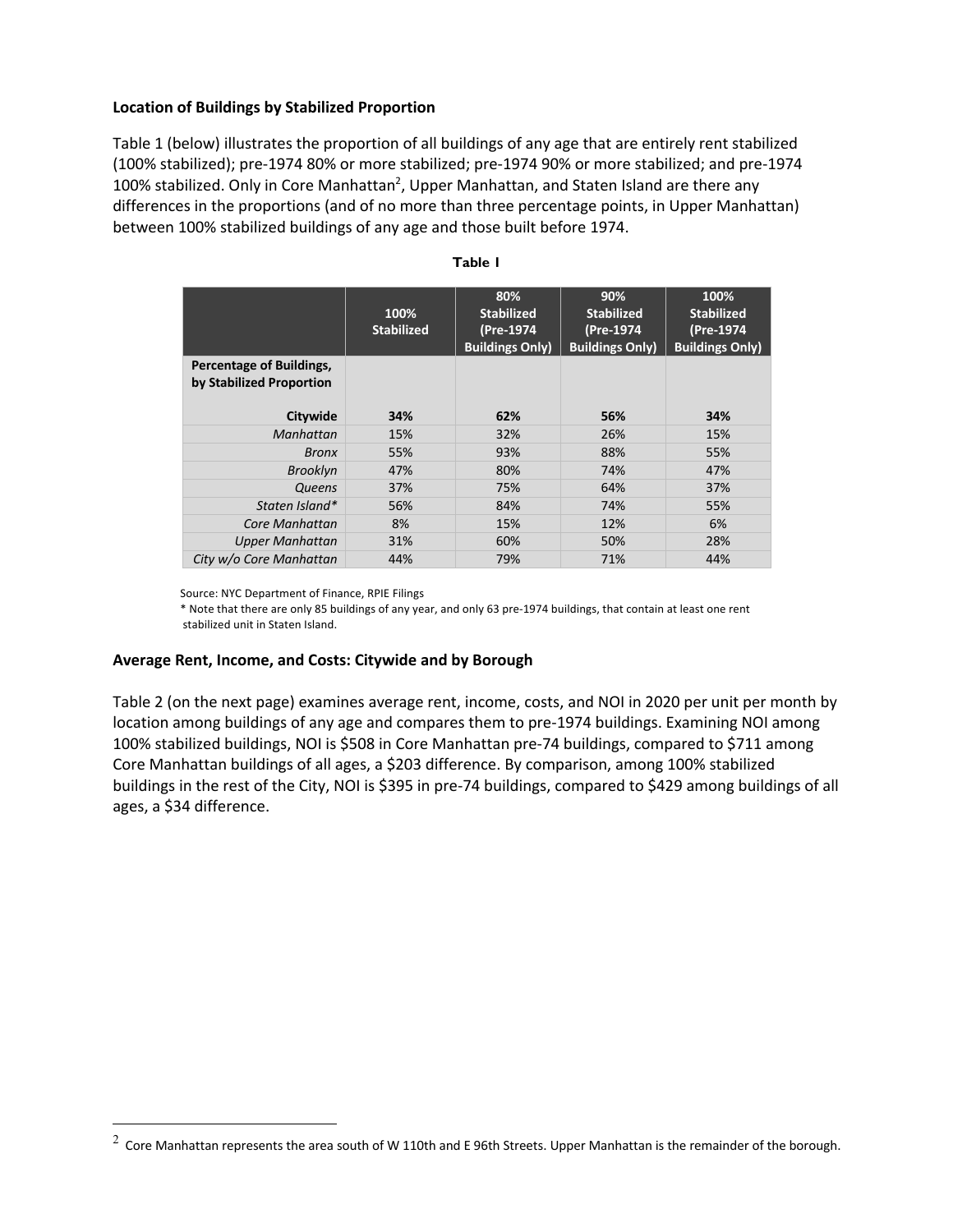|                              | Rent    | Income  | Costs   | <b>NOI</b> |
|------------------------------|---------|---------|---------|------------|
| Citywide All Years*          | \$1,425 | \$1,610 | \$1,085 | \$525      |
| Pre-74*                      | \$1,390 | \$1,572 | \$1,081 | \$491      |
| 80% Stabilized Pre-74        | \$1,173 | \$1,299 | \$889   | \$410      |
| 90% Stabilized Pre-74        | \$1,164 | \$1,285 | \$879   | \$406      |
| 100% Stabilized All Years    | \$1,202 | \$1,333 | \$887   | \$446      |
| 100% Stabilized Pre-74       | \$1,151 | \$1,274 | \$873   | \$401      |
| Manhattan All Years*         | \$1,719 | \$2,028 | \$1,396 | \$632      |
| Pre-74*                      | \$1,677 | \$1,980 | \$1,382 | \$599      |
| 80% Stabilized Pre-74        | \$1,271 | \$1,509 | \$1,048 | \$461      |
| 90% Stabilized Pre-74        | \$1,269 | \$1,503 | \$1,036 | \$467      |
| 100% Stabilized All Years    | \$1,377 | \$1,639 | \$1,097 | \$542      |
| 100% Stabilized Pre-74       | \$1,248 | \$1,490 | \$1,034 | \$455      |
| <b>Bronx All Years*</b>      | \$1,039 | \$1,168 | \$812   | \$356      |
| Pre-74*                      | \$1,036 | \$1,165 | \$818   | \$347      |
| 80% Stabilized Pre-74        | \$1,036 | \$1,163 | \$816   | \$347      |
| 90% Stabilized Pre-74        | \$1,032 | \$1,158 | \$814   | \$345      |
| 100% Stabilized All Years    | \$1,033 | \$1,167 | \$808   | \$359      |
| 100% Stabilized Pre-74       | \$1,029 | \$1,159 | \$815   | \$344      |
| <b>Brooklyn All Years*</b>   | \$1,315 | \$1,404 | \$893   | \$511      |
| Pre-74*                      | \$1,262 | \$1,346 | \$895   | \$451      |
| 80% Stabilized Pre-74        | \$1.193 | \$1,275 | \$855   | \$420      |
| 90% Stabilized Pre-74        | \$1,188 | \$1,269 | \$851   | \$418      |
| 100% Stabilized All Years    | \$1,245 | \$1,332 | \$859   | \$473      |
| 100% Stabilized Pre-74       | \$1,190 | \$1.271 | \$852   | \$419      |
| Queens All Years*            | \$1,326 | \$1,396 | \$910   | \$486      |
| Pre-74*                      | \$1,302 | \$1,371 | \$914   | \$456      |
| 80% Stabilized Pre-74        | \$1,266 | \$1,330 | \$888   | \$442      |
| 90% Stabilized Pre-74        | \$1,256 | \$1,318 | \$881   | \$437      |
| 100% Stabilized All Years    | \$1,267 | \$1,333 | \$871   | \$462      |
| 100% Stabilized Pre-74       | \$1,226 | \$1,287 | \$865   | \$422      |
| Staten Island All Years*     | \$1,095 | \$1,185 | \$793   | \$392      |
| Pre-74*                      | \$1,142 | \$1,220 | \$811   | \$409      |
| 80% Stabilized Pre-74        | \$1,161 | \$1,253 | \$834   | \$418      |
| 90% Stabilized Pre-74        | \$1,131 | \$1,225 | \$820   | \$405      |
| 100% Stabilized All Years    | \$1,072 | \$1,182 | \$758   | \$423      |
| 100% Stabilized Pre-74       | \$1,120 | \$1,209 | \$787   | \$422      |
| Core Manhattan All Years*    | \$1,917 | \$2,276 | \$1,561 | \$715      |
| Pre-74*                      | \$1,876 | \$2,231 | \$1,550 | \$681      |
| 80% Stabilized Pre-74        | \$1,434 | \$1,731 | \$1,191 | \$540      |
| 90% Stabilized Pre-74        | \$1,463 | \$1,770 | \$1,202 | \$568      |
| 100% Stabilized All Years    | \$1,702 | \$2,059 | \$1,349 | \$711      |
| 100% Stabilized Pre-74       | \$1,402 | \$1,724 | \$1,216 | \$508      |
| Upper Manhattan All Years*   | \$1,320 | \$1,529 | \$1,064 | \$465      |
| $Pre-74*$                    | \$1,339 | \$1,554 | \$1,096 | \$458      |
| 80% Stabilized Pre-74        | \$1,202 | \$1,415 | \$987   | \$428      |
| 90% Stabilized Pre-74        | \$1,193 | \$1,397 | \$970   | \$427      |
| 100% Stabilized All Years    | \$1,211 | \$1,425 | \$968   | \$457      |
| 100% Stabilized Pre-74       | \$1,188 | \$1,400 | \$965   | \$435      |
| City w/o Core Man All Years* | \$1,239 | \$1,358 | \$905   | \$453      |
| Pre-74*                      | \$1,222 | \$1,342 | \$918   | \$424      |
| 80% Stabilized Pre-74        | \$1,156 | \$1,270 | \$869   | \$401      |
| 90% Stabilized Pre-74        | \$1,146 | \$1,258 | \$860   | \$397      |
| 100% Stabilized All Years    | \$1,169 | \$1,285 | \$856   | \$429      |
| 100% Stabilized Pre-74       | \$1,138 | \$1,251 | \$856   | \$395      |

**Table 2**

Source: NYC Department of Finance, RPIE Filings

\*All buildings that contain at least one rent stabilized unit in row.

Notes: Data is not weighted, and therefore may differ from that reported in the *2022 Income & Expense Study*. Data is *not* adjusted for the results of the 1992 NYC Department of Finance audit on I&E reported operating costs. There are only 85 buildings of any year, and only 63 pre-1974 buildings, that contain at least one rent stabilized unit in Staten Island.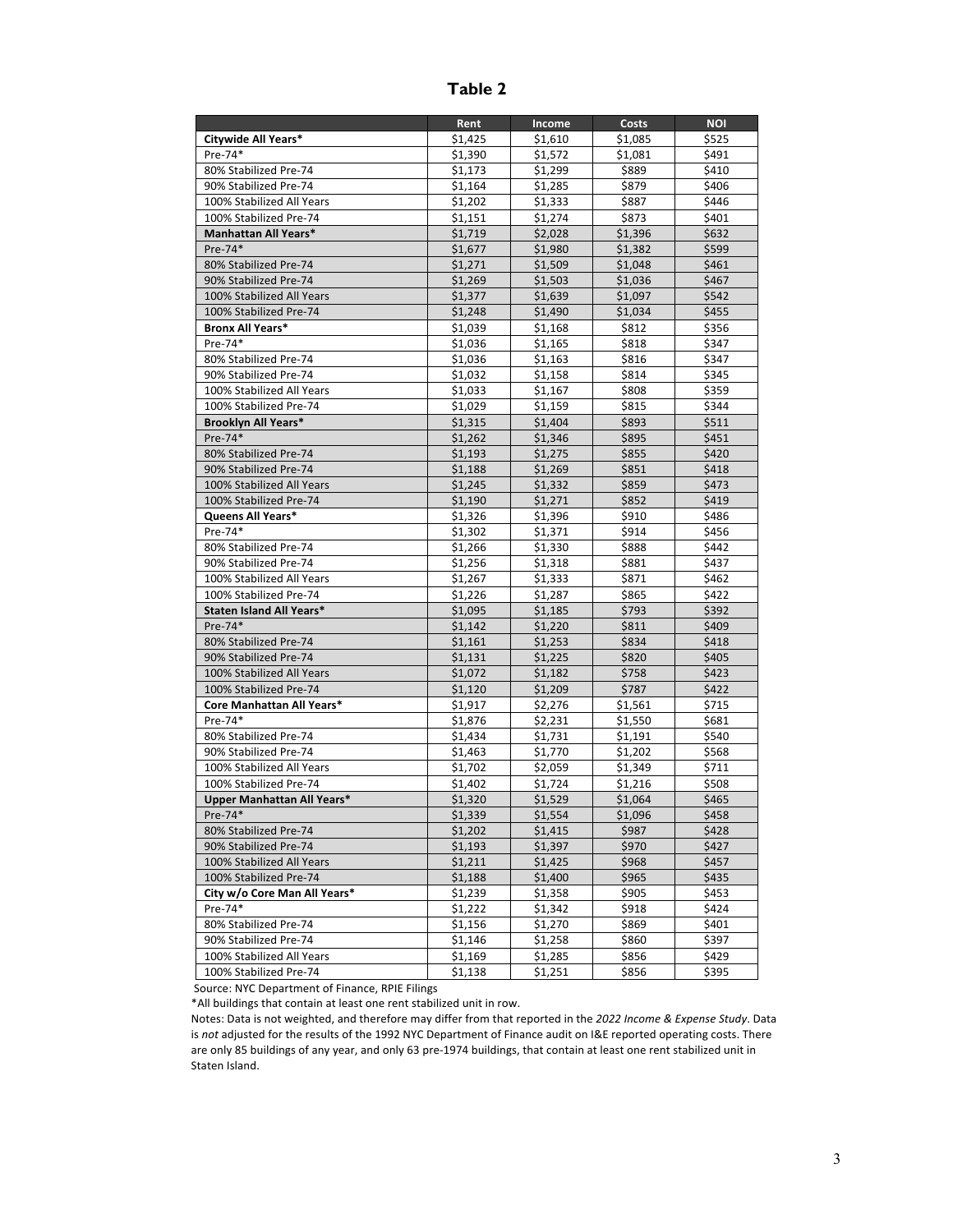# **Cost-to-Income Ratios: Core Manhattan vs. City w/o Core**

Table 3 (below) breaks down the audited and unaudited cost-to-income ratios in 2020 by Citywide, Core Manhattan, and the City excluding Core Manhattan among buildings containing stabilized units of all ages and compares them to pre-1974 buildings.

Among 100% stabilized buildings, there is a greater difference in Core Manhattan compared to the rest of the City when examining buildings of all ages vs. pre-1974 buildings. For example, the unaudited costto-income ratio is 65.5% among Core Manhattan buildings of all ages and 70.6% among pre-74 Core Manhattan buildings, a 5.1 percentage point difference. Meanwhile, in the rest of the City, the unaudited cost-to-income ratio is 66.6% among buildings of all ages and 68.4% among pre-74 buildings, a 1.8 percentage point difference.

|                                                   | <b>All Buildings</b><br>Containing<br><b>Stabilized</b><br><b>Units</b> | <b>All Buildings</b><br><b>Containing</b><br><b>Stabilized</b><br><b>Units</b><br>(Pre-1974<br><b>Buildings Only)</b> | 80%<br><b>Stabilized</b><br>(Pre-1974<br><b>Buildings</b><br>Only) | 90%<br><b>Stabilized</b><br>(Pre-1974<br><b>Buildings</b><br>Only) | 100%<br><b>Stabilized</b> | 100%<br><b>Stabilized</b><br>(Pre-1974<br><b>Buildings</b><br>Only) |
|---------------------------------------------------|-------------------------------------------------------------------------|-----------------------------------------------------------------------------------------------------------------------|--------------------------------------------------------------------|--------------------------------------------------------------------|---------------------------|---------------------------------------------------------------------|
| <b>Audited Cost-to-Income</b>                     |                                                                         |                                                                                                                       |                                                                    |                                                                    |                           |                                                                     |
| <b>Ratios</b>                                     |                                                                         |                                                                                                                       |                                                                    |                                                                    |                           |                                                                     |
| Citywide                                          | 61.9%                                                                   | 63.2%                                                                                                                 | 62.9%                                                              | 62.8%                                                              | 61.1%                     | 62.9%                                                               |
| Core Manhattan                                    | 63.0%                                                                   | 63.8%                                                                                                                 | 63.2%                                                              | 62.4%                                                              | 60.2%                     | 64.8%                                                               |
| City w/o Core Manhattan                           | 61.2%                                                                   | 62.8%                                                                                                                 | 62.8%                                                              | 62.8%                                                              | 61.2%                     | 62.8%                                                               |
|                                                   |                                                                         |                                                                                                                       |                                                                    |                                                                    |                           |                                                                     |
| <b>Unaudited Cost-to-</b><br><b>Income Ratios</b> |                                                                         |                                                                                                                       |                                                                    |                                                                    |                           |                                                                     |
| Citywide                                          | 67.4%                                                                   | 68.8%                                                                                                                 | 68.4%                                                              | 68.4%                                                              | 66.5%                     | 68.5%                                                               |
| Core Manhattan                                    | 68.6%                                                                   | 69.5%                                                                                                                 | 68.8%                                                              | 67.9%                                                              | 65.5%                     | 70.6%                                                               |
| City w/o Core Manhattan                           | 66.6%                                                                   | 68.4%                                                                                                                 | 68.4%                                                              | 68.4%                                                              | 66.6%                     | 68.4%                                                               |

### **Table 3**

Source: NYC Department of Finance, RPIE Filings

Note: Data is not weighted, and therefore may differ from that reported in the *2022 Income & Expense Study*.

### **Average Growth in Rent, Income, Costs, and NOI: Citywide and by Borough**

Table 4 (on the next page) breaks down average longitudinal rent, income, costs, and NOI changes from 2019 to 2020 per unit per month, by location among buildings of any age and compares them to pre-1974 buildings. Among 100% stabilized buildings, there was a greater decline in NOI among Core Manhattan buildings, compared to the rest of the City in buildings among both pre-1974 and all building ages. In 100% stabilized Core Manhattan buildings, NOI fell 25.5% among buildings of all ages and 28.1% among pre-74 buildings, a 2.6 percentage point difference. Meanwhile, in 100% stabilized buildings in the rest of the City, NOI fell 2.2% among buildings of all ages and 2.5% among pre-74 buildings, a 0.3 percentage point difference.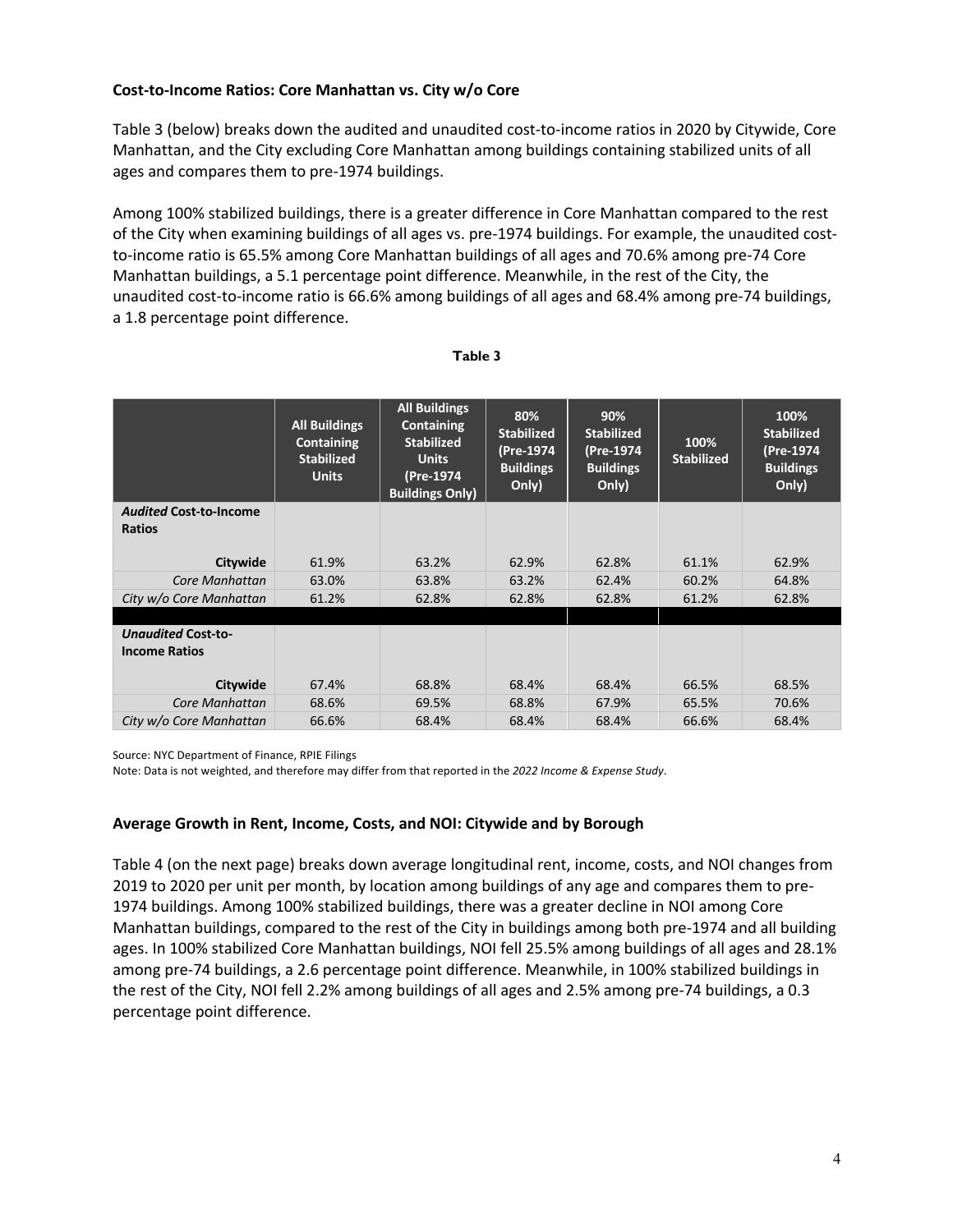# **Table 4**

|                              | Rent     | Income   | Costs   | <b>NOI</b> |
|------------------------------|----------|----------|---------|------------|
| Citywide All Years*          | $-5.4%$  | $-7.0%$  | $-3.6%$ | $-13.4%$   |
| Pre-74*                      | $-5.5%$  | $-7.3%$  | $-3.7%$ | $-14.2%$   |
| 80% Stabilized Pre-74        | $-2.8%$  | $-3.5%$  | $-3.1%$ | $-4.3%$    |
| 90% Stabilized Pre-74        | $-2.9%$  | $-3.5%$  | $-2.9%$ | $-4.7%$    |
| 100% Stabilized All Years    | $-3.0%$  | $-3.3%$  | $-2.3%$ | $-5.1%$    |
| 100% Stabilized Pre-74       | $-2.8%$  | $-3.3%$  | $-2.7%$ | $-4.5%$    |
| <b>Manhattan All Years*</b>  | $-8.6%$  | $-11.2%$ | $-4.9%$ | $-22.4%$   |
| Pre-74*                      | $-8.6%$  | $-11.4%$ | $-5.2%$ | $-23.1%$   |
| 80% Stabilized Pre-74        | $-5.1%$  | $-7.1%$  | $-5.4%$ | $-10.6%$   |
| 90% Stabilized Pre-74        | $-5.3%$  | $-7.1%$  | $-5.2%$ | $-11.3%$   |
| 100% Stabilized All Years    | $-5.9%$  | $-7.0%$  | $-2.8%$ | $-14.5%$   |
| 100% Stabilized Pre-74       | $-5.2%$  | $-6.6%$  | $-4.3%$ | $-11.5%$   |
| <b>Bronx All Years*</b>      | $-2.0%$  | $-2.2%$  | $-2.2%$ | $-2.3%$    |
| Pre-74*                      | $-2.2%$  | $-2.5%$  | $-2.2%$ | $-3.3%$    |
| 80% Stabilized Pre-74        | $-2.3%$  | $-2.5%$  | $-2.4%$ | $-2.9%$    |
| 90% Stabilized Pre-74        | $-2.3%$  | $-2.6%$  | $-2.3%$ | $-3.3%$    |
| 100% Stabilized All Years    | $-2.0%$  | $-2.2%$  | $-2.1%$ | $-2.5%$    |
| 100% Stabilized Pre-74       | $-2.4%$  | $-2.7%$  | $-2.1%$ | $-3.9%$    |
| Brooklyn All Years*          | $-1.8%$  | $-1.9%$  | $-1.8%$ | $-2.2%$    |
| Pre-74*                      | $-2.2%$  | $-2.5%$  | $-1.9%$ | $-3.6%$    |
| 80% Stabilized Pre-74        | $-1.9%$  | $-2.0%$  | $-1.9%$ | $-2.2%$    |
| 90% Stabilized Pre-74        | $-2.0%$  | $-2.1%$  | $-1.9%$ | $-2.6%$    |
| 100% Stabilized All Years    | $-1.9%$  | $-1.8%$  | $-1.8%$ | $-2.0%$    |
| 100% Stabilized Pre-74       | $-1.9%$  | $-1.9%$  | $-1.8%$ | $-2.2%$    |
| Queens All Years*            | $-2.4%$  | $-2.5%$  | $-2.6%$ | $-2.4%$    |
| Pre-74*                      | $-2.5%$  | $-2.6%$  | $-2.5%$ | $-2.8%$    |
| 80% Stabilized Pre-74        | $-2.3%$  | $-2.5%$  | $-2.9%$ | $-1.6%$    |
| 90% Stabilized Pre-74        | $-2.6%$  | $-2.8%$  | $-2.9%$ | $-2.5%$    |
| 100% Stabilized All Years    | $-2.9%$  | $-2.9%$  | $-3.5%$ | $-1.9%$    |
| 100% Stabilized Pre-74       | $-3.0%$  | $-3.1%$  | $-3.6%$ | $-1.9%$    |
| Staten Island All Years*     | 0.0%     | 0.0%     | $-2.2%$ | 4.8%       |
| $Pre-74*$                    | 0.2%     | 0.3%     | $-4.1%$ | 10.1%      |
| 80% Stabilized Pre-74        | 0.3%     | 0.3%     | $-2.6%$ | 7.0%       |
| 90% Stabilized Pre-74        | 0.1%     | 0.2%     | $-2.0%$ | 5.0%       |
| 100% Stabilized All Years    | $-0.3%$  | $-0.4%$  | $-1.5%$ | 1.7%       |
| 100% Stabilized Pre-74       | $-0.1%$  | 0.0%     | $-3.4%$ | 7.4%       |
| Core Manhattan All Years*    | $-9.9%$  | $-12.9%$ | $-4.8%$ | $-26.6%$   |
| Pre-74*                      | $-10.0%$ | $-13.5%$ | $-5.1%$ | $-28.0%$   |
| 80% Stabilized Pre-74        | $-8.3%$  | $-12.4%$ | $-5.6%$ | $-24.6%$   |
| 90% Stabilized Pre-74        | $-8.6%$  | $-12.7%$ | $-5.3%$ | $-25.3%$   |
| 100% Stabilized All Years    | $-8.0%$  | $-10.8%$ | $-0.7%$ | $-25.5%$   |
| 100% Stabilized Pre-74       | $-7.6%$  | $-12.4%$ | $-4.0%$ | $-28.1%$   |
| Upper Manhattan All Years*   | $-4.7%$  | $-5.3%$  | $-5.3%$ | $-5.3%$    |
| $Pre-74*$                    | $-5.3%$  | $-5.9%$  | $-5.4%$ | $-7.0%$    |
| 80% Stabilized Pre-74        | $-3.5%$  | $-4.1%$  | $-5.4%$ | $-1.2%$    |
| 90% Stabilized Pre-74        | $-3.7%$  | $-4.2%$  | $-5.1%$ | $-1.9%$    |
| 100% Stabilized All Years    | $-4.3%$  | $-3.9%$  | $-4.2%$ | $-3.3%$    |
| 100% Stabilized Pre-74       | $-4.0%$  | $-3.6%$  | $-4.5%$ | $-1.5%$    |
| City w/o Core Man All Years* | $-2.6%$  | $-2.8%$  | $-2.8%$ | $-2.8%$    |
| Pre-74*                      | $-3.0\%$ | $-3.3%$  | $-3.0%$ | $-4.0%$    |
| 80% Stabilized Pre-74        | $-2.3%$  | $-2.6%$  | $-2.9%$ | $-2.1%$    |
| 90% Stabilized Pre-74        | $-2.4%$  | $-2.7%$  | $-2.7%$ | $-2.7%$    |
| 100% Stabilized All Years    | $-2.4%$  | $-2.4%$  | $-2.5%$ | $-2.2%$    |
| 100% Stabilized Pre-74       | $-2.5%$  | $-2.6%$  | $-2.6%$ | $-2.5%$    |

Source: NYC Department of Finance, RPIE Filings

\*All buildings that contain at least one rent stabilized unit in row.

Notes: Data is not weighted, and therefore may differ from that reported in the *2022 Income & Expense Study*. Data is not adjusted for the results of the 1992 NYC Department of Finance audit on I&E reported operating costs. Note that in the longitudinal analysis, there are only 63 buildings of any year, and only 35 pre-1974 buildings, that contain at least one rent stabilized unit in Staten Island.